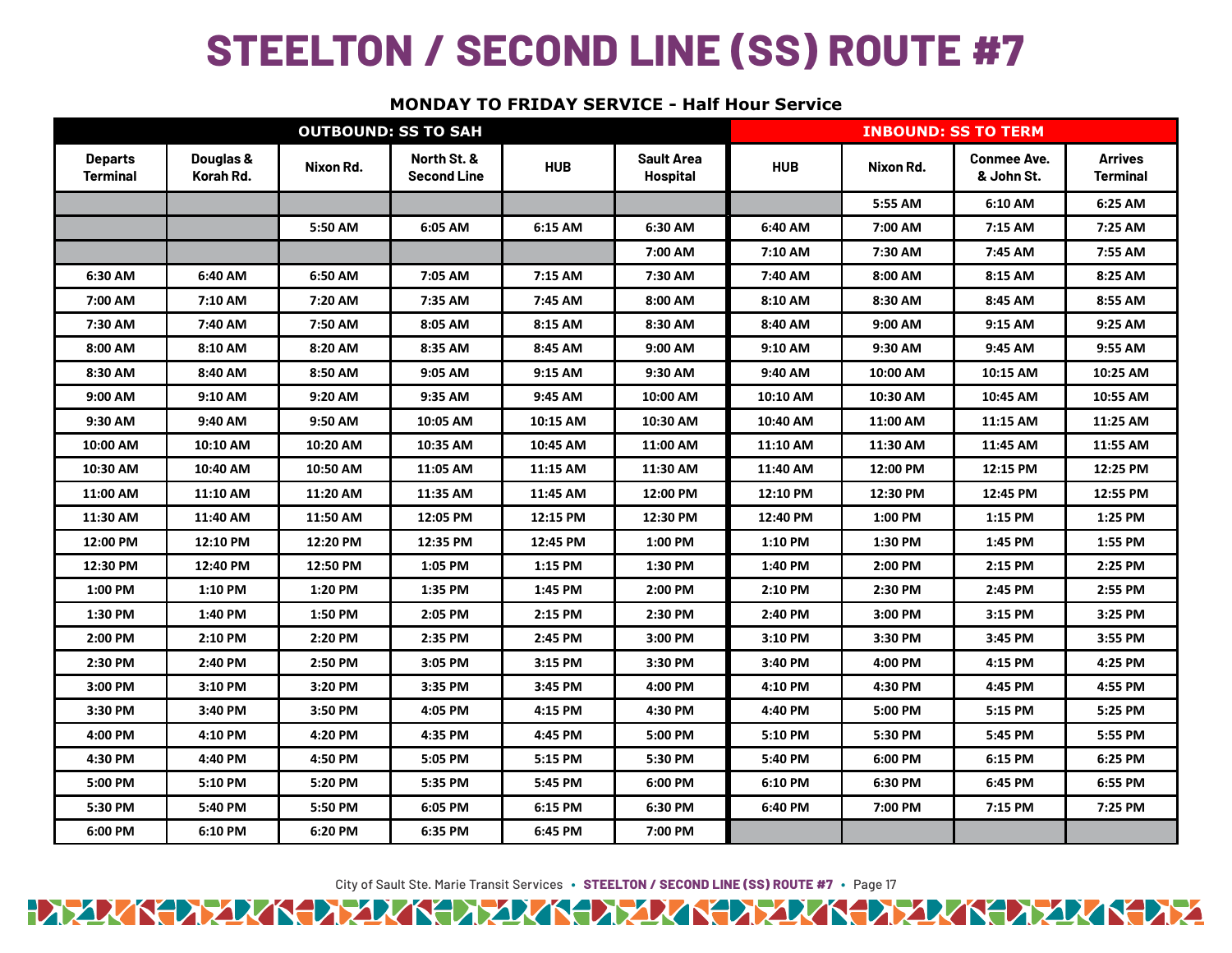# **Evening Service - Hourly Service**

|          |          |          |           |          | 7:15 PM  | 7:25 PM  | 7:45 PM  | 8:00 PM  | 8:10 PM  |
|----------|----------|----------|-----------|----------|----------|----------|----------|----------|----------|
| 7:15 PM  | 7:25 PM  | 7:35 PM  | 7:50 PM   | 8:00 PM  | 8:15 PM  | 8:25 PM  | 8:45 PM  | 9:00 PM  | 9:10 PM  |
| 8:15 PM  | 8:25 PM  | 8:35 PM  | 8:50 PM   | 9:00 PM  | 9:15 PM  | 9:25 PM  | 9:45 PM  | 10:00 PM | 10:10 PM |
| 9:15 PM  | 9:25 PM  | 9:35 PM  | 9:50 PM   | 10:00 PM | 10:15 PM | 10:25 PM | 10:45 PM | 11:00 PM | 11:10 PM |
| 10:15 PM | 10:25 PM | 10:35 PM | 10:50 PM  | 11:00 PM | 11:15 PM | 11:25 PM | 11:40 PM | 11:50 PM | 12:00 AM |
| 11:15 PM | 11:25 PM | 11:30 PM | 11:45 END |          |          |          |          |          |          |

#### **WEEKEND SERVICE - Hourly Service**

| **SATURDAY SERVICES STARTS @ 6:15 AM & SUNDAY @ 7:15 AM**       |                        |           |                                   |            |                               |                            |           |                                  |                                   |  |
|-----------------------------------------------------------------|------------------------|-----------|-----------------------------------|------------|-------------------------------|----------------------------|-----------|----------------------------------|-----------------------------------|--|
| <b>OUTBOUND: SS TO SAH</b>                                      |                        |           |                                   |            |                               | <b>INBOUND: SS TO TERM</b> |           |                                  |                                   |  |
| <b>Departs</b><br><b>Terminal</b>                               | Douglas &<br>Korah Rd. | Nixon Rd. | North St. &<br><b>Second Line</b> | <b>HUB</b> | <b>Sault Area</b><br>Hospital | <b>HUB</b>                 | Nixon Rd. | <b>Conmee Ave.</b><br>& John St. | <b>Arrives</b><br><b>Terminal</b> |  |
| <b>SATURDAY SERVICE STARTING @ 6:15 AM FROM SAH TO TERMINAL</b> |                        |           |                                   |            | 6:15 AM                       | 6:25 AM                    | 6:45 AM   | 7:00 AM                          | $7:10$ AM                         |  |
| 6:15 AM                                                         | 6:25 AM                | 6:35 AM   | 6:50 AM                           | 7:00 AM    | 7:15 AM                       | 7:25 AM                    | 7:45 AM   | 8:00 AM                          | 8:10 AM                           |  |
| <b>SUNDAY SERVICE STARTING @ 7:15 AM FROM SAH TO TERMINAL</b>   |                        |           |                                   |            | $7:15$ AM                     | $7:25$ AM                  | $7:45$ AM | 8:00 AM                          | 8:10 AM                           |  |
| 7:15 AM                                                         | 7:25 AM                | 7:35 AM   | 7:50 AM                           | 8:00 AM    | 8:15 AM                       | 8:25 AM                    | 8:45 AM   | 9:00 AM                          | 9:10 AM                           |  |
| 8:15 AM                                                         | 8:25 AM                | 8:35 AM   | 8:50 AM                           | 9:00 AM    | 9:15 AM                       | 9:25 AM                    | 9:45 AM   | 10:00 AM                         | 10:10 AM                          |  |
| 9:15 AM                                                         | 9:25 AM                | 9:35 AM   | 9:50 AM                           | 10:00 AM   | 10:15 AM                      | 10:25 AM                   | 10:45 AM  | 11:00 AM                         | 11:10 AM                          |  |
| 10:15 AM                                                        | 10:25 AM               | 10:35 AM  | 10:50 AM                          | 11:00 AM   | 11:15 AM                      | 11:25 AM                   | 11:45 AM  | 12:00 AM                         | 12:10 PM                          |  |
| 11:15 AM                                                        | 11:25 AM               | 11:35 AM  | 11:50 AM                          | 12:00 PM   | 12:15 PM                      | 12:25 PM                   | 12:45 PM  | 1:00 PM                          | 1:10 PM                           |  |
| 12:15 PM                                                        | 12:25 PM               | 12:35 PM  | 12:50 PM                          | 1:00 PM    | 1:15 PM                       | 1:25 PM                    | 1:45 PM   | 2:00 PM                          | 2:10 PM                           |  |
| 1:15 PM                                                         | 1:25 PM                | 1:35 PM   | 1:50 PM                           | 2:00 PM    | 2:15 PM                       | 2:25 PM                    | 2:45 PM   | 3:00 PM                          | 3:10 PM                           |  |
| 2:15 PM                                                         | 2:25 PM                | 2:35 PM   | 2:50 PM                           | 3:00 PM    | 3:15 PM                       | 3:25 PM                    | 3:45 PM   | 4:00 PM                          | 4:10 PM                           |  |
| 3:15 PM                                                         | 3:25 PM                | 3:35 PM   | 3:50 PM                           | 4:00 PM    | 4:15 PM                       | 4:25 PM                    | 4:45 PM   | 5:00 PM                          | 5:10 PM                           |  |
| 4:15 PM                                                         | 4:25 PM                | 4:35 PM   | 4:50 PM                           | 5:00 PM    | 5:15 PM                       | 5:25 PM                    | 5:45 PM   | 6:00 PM                          | 6:10 PM                           |  |
| 5:15 PM                                                         | 5:25 PM                | 5:35 PM   | 5:50 PM                           | 6:00 PM    | 6:15 PM                       | 6:25 PM                    | 6:45 PM   | 7:00 PM                          | 7:10 PM                           |  |
| 6:15 PM                                                         | 6:25 PM                | 6:35 PM   | 6:50 PM                           | 7:00 PM    | 7:15 PM                       |                            |           |                                  |                                   |  |

# **ON DEMAND SERVICE STARTS @ 7:15 PM**

**\*Please see back cover for Saturday & Sunday Evening On Demand Hours.\***

City of Sault Ste. Marie Transit Services **∙ STEELTON / SECOND LINE (SS) ROUTE #7 ∙** Page 18

HAZAKKA XAKKA XAKKA XAKKA XAKKA XAKKA XAKA XAKKA XIX